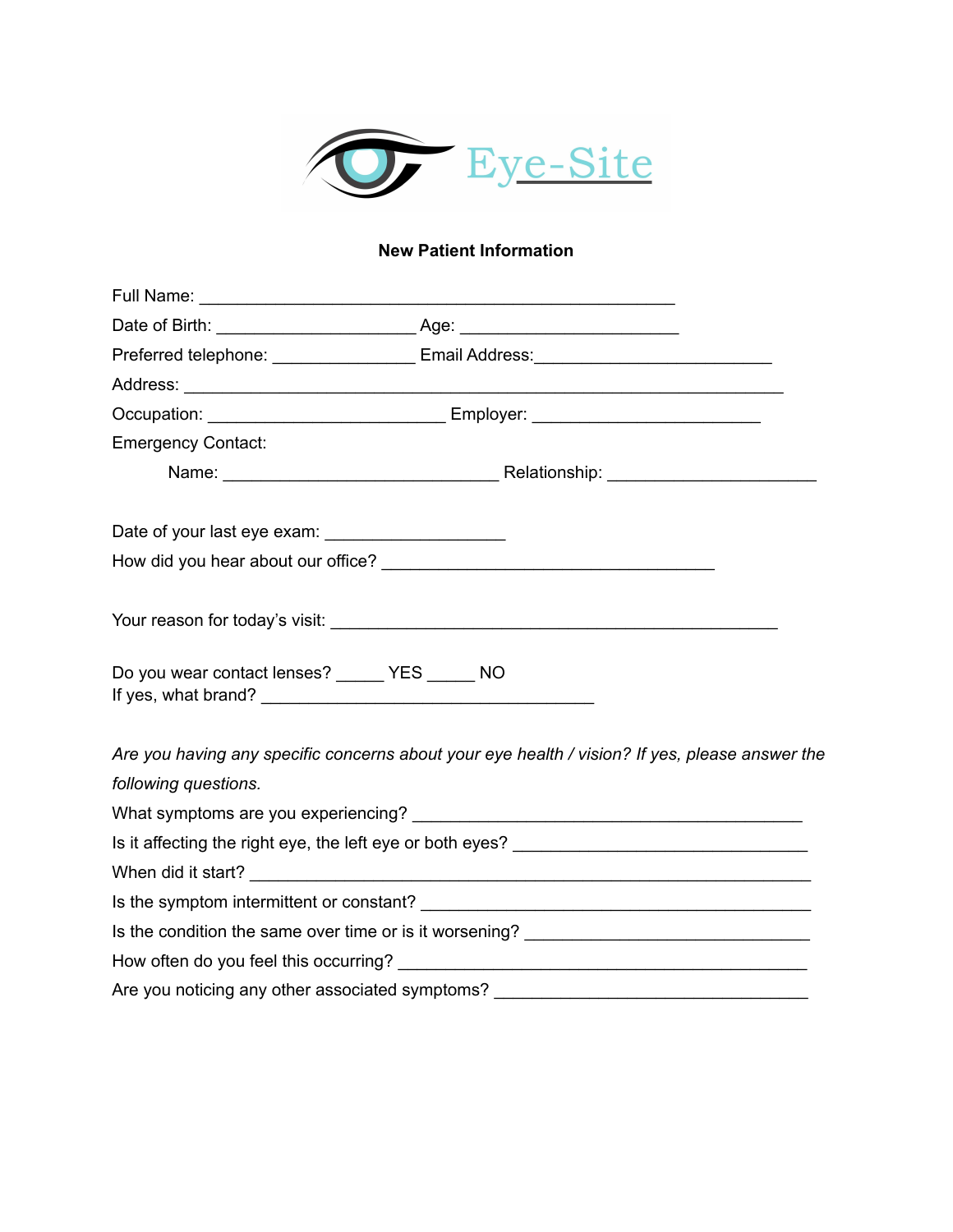

## *Ocular History*

Please check if you have *ever* been diagnosed with any of the following conditions:

- \_\_\_ Age related macular degeneration \_\_\_\_\_ Amblyopia (lazy eye or an eye turning in/out)<br>\_\_\_ Glaucoma \_\_\_\_\_\_\_\_\_\_\_\_\_\_\_\_\_\_\_\_\_\_\_\_\_\_\_\_\_\_\_\_\_Uveitis
- 
- 
- \_\_\_ Glaucoma \_\_\_\_ Uveitis<br>\_\_\_ Retinal holes/tears/detachments \_\_\_ Retinal dystrophy Retinal holes/tears/detachments
- \_\_\_ Diabetic retinopathy \_\_\_ Keratoconus
- -

Family hx: List any relatives that have been diagnosed with one of these conditions? \_\_\_\_\_\_\_\_\_\_\_\_\_\_\_\_\_\_\_\_\_\_\_\_\_\_\_\_\_\_\_\_\_\_\_\_\_\_\_\_\_\_\_\_\_\_\_\_\_\_\_\_\_\_\_\_\_\_\_\_\_\_\_\_\_\_\_\_

## *Medical History*

Please check yes if you currently have or have been *ever* been diagnosed with any of the following conditions:

\_\_\_\_\_\_\_\_\_\_\_\_\_\_\_\_\_\_\_\_\_\_\_\_\_\_\_\_\_\_\_\_\_\_\_\_\_\_\_\_\_\_\_\_\_\_\_\_\_\_\_\_\_\_\_\_\_\_\_\_\_\_\_\_\_\_\_\_\_\_\_\_\_\_\_\_

\_\_\_\_\_\_\_\_\_\_\_\_\_\_\_\_\_\_\_\_\_\_\_\_\_\_\_\_\_\_\_\_\_\_\_\_\_\_\_\_\_\_\_\_\_\_\_\_\_\_\_\_\_\_\_\_\_\_\_\_\_\_\_\_\_\_\_\_\_\_\_\_\_\_\_\_ \_\_\_\_\_\_\_\_\_\_\_\_\_\_\_\_\_\_\_\_\_\_\_\_\_\_\_\_\_\_\_\_\_\_\_\_\_\_\_\_\_\_\_\_\_\_\_\_\_\_\_\_\_\_\_\_\_\_\_\_\_\_\_\_\_\_\_\_\_\_\_\_\_\_\_\_

\_\_\_\_\_\_\_\_\_\_\_\_\_\_\_\_\_\_\_\_\_\_\_\_\_\_\_\_\_\_\_\_\_\_\_\_\_\_\_\_\_\_\_\_\_\_\_\_\_\_\_\_\_\_\_\_\_\_\_\_\_\_\_\_\_\_\_\_\_\_\_\_\_\_\_\_ \_\_\_\_\_\_\_\_\_\_\_\_\_\_\_\_\_\_\_\_\_\_\_\_\_\_\_\_\_\_\_\_\_\_\_\_\_\_\_\_\_\_\_\_\_\_\_\_\_\_\_\_\_\_\_\_\_\_\_\_\_\_\_\_\_\_\_\_\_\_\_\_\_\_\_\_

|                  | Diabetes (Type 1 or Type 2) IF yes, for how long? | Last A1C or blood sugar? |
|------------------|---------------------------------------------------|--------------------------|
| ___ Hypertension | ____ High cholesterol                             |                          |
| Heart disease    | History of stroke                                 |                          |

\_\_\_ Thyroid dysfunction \_\_\_ HIV/AIDS

Are you currently pregnant or breastfeeding? \_\_\_\_\_ YES \_\_\_\_\_ NO

Additional medical conditions:

## *Current medications***:**

*Allergies* Please list any allergies to medications or environment below:

Do you use tobacco? \_\_\_\_\_\_\_\_\_\_\_\_\_\_\_ Frequency \_\_\_\_\_\_\_\_\_\_\_\_ Do you drink alcohol? \_\_\_\_\_\_\_\_\_\_\_\_\_\_\_ Frequency \_\_\_\_\_\_\_\_\_\_\_\_